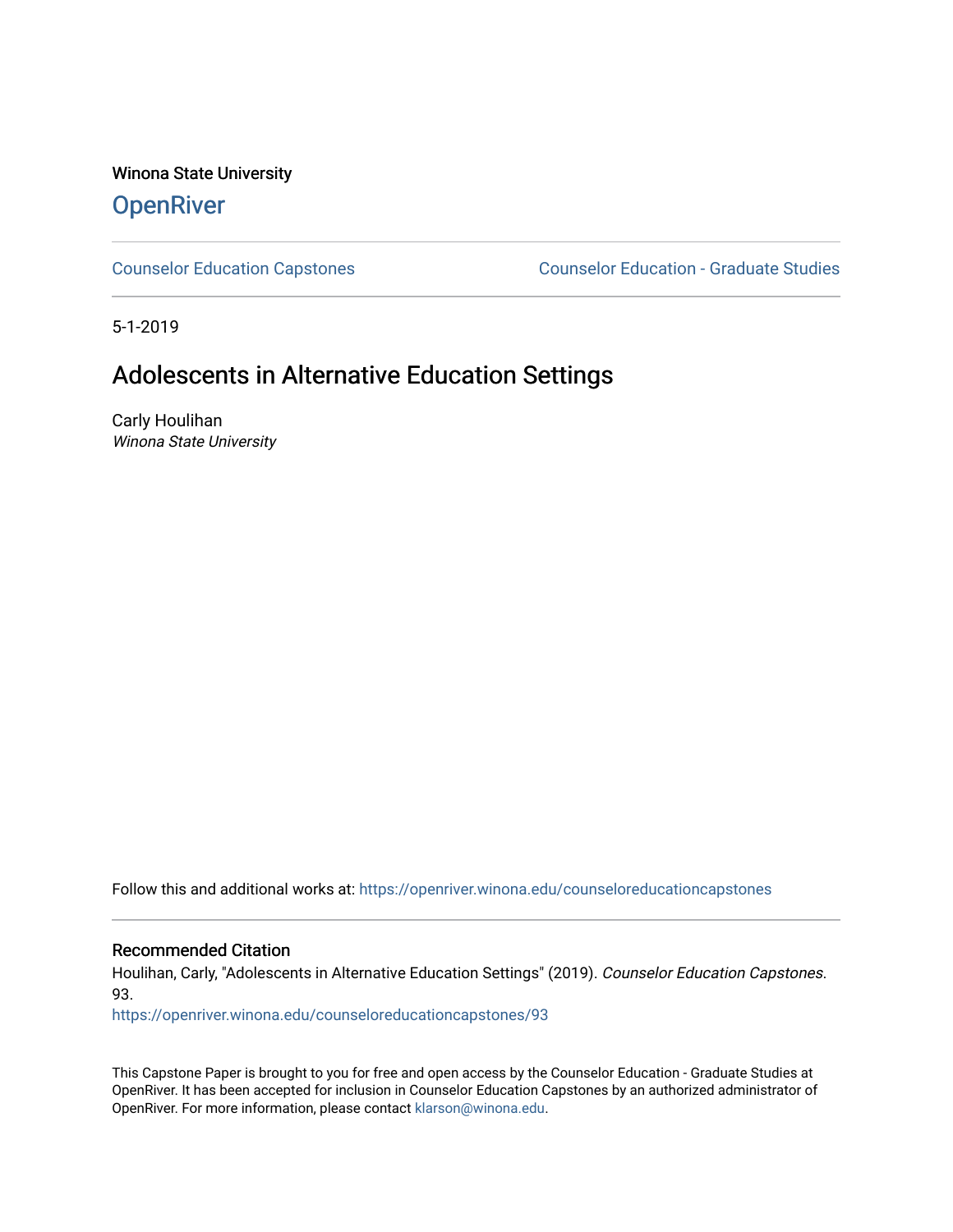Carly Houlihan

Adolescents in Alternative Education Settings

Winona State University

Spring 2019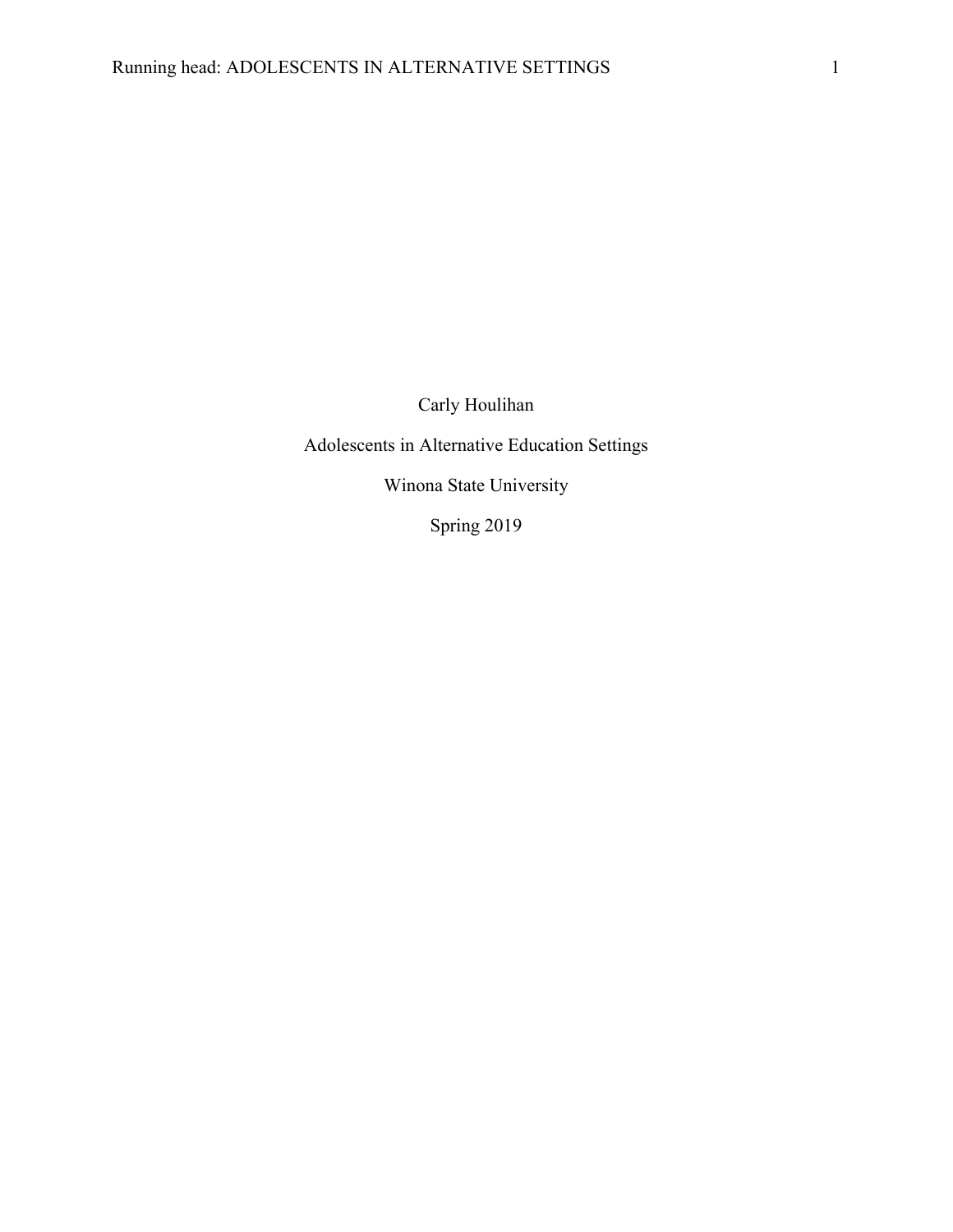Winona State University

College of Education

Counselor Education Department

## CERTIFICATE OF APPROVAL

# CAPSTONE PROJECT

Adolescents in Alternative Education Settings

This is to certify that the Capstone Project of

Carly Houlihan

Has been approved by the faculty advisor and the CE 695 – Capstone Project

Course Instructor in partial fulfillment of the requirements for the

Master of Science Degree in

Clinical Mental Health Counseling

Capstone Project Supervisor:

Daunitte Cigrand

Dawnette Cigrand, PhD

Approval Date: <u>May 8, 2019</u>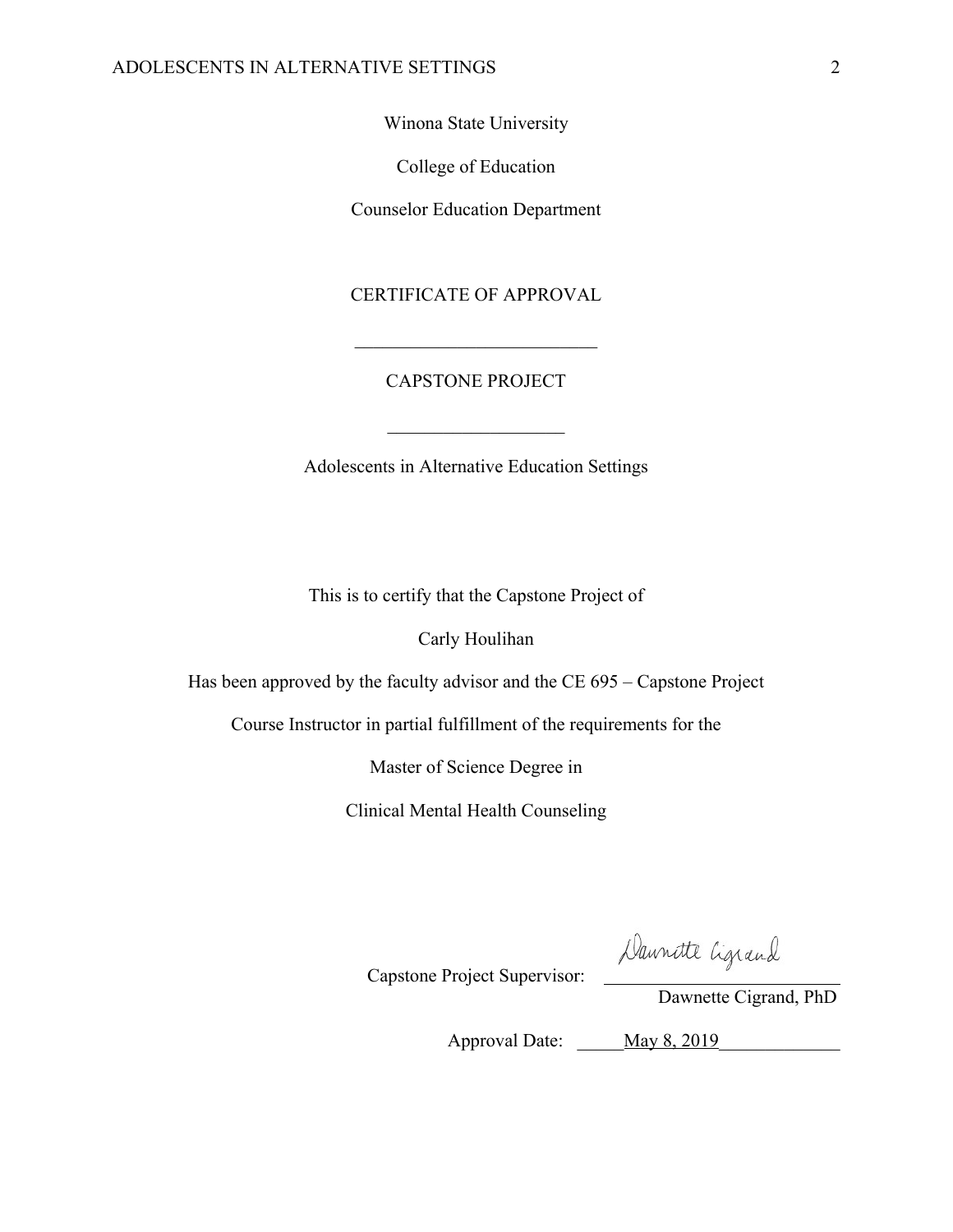#### Abstract

Alternate Education Settings (AES) are public school setting that meet the needs of highly at-risk youth. Adolescents who are enrolled in an alternative education setting often also have a mental health diagnosis; this group is often under-researched. Thus, this paper focuses on adolescents in different types of alternative education settings like Montessori, behavior-focused, and credit recovery programs. This review of the research discusses the qualifications to be in an alternative education setting, interventions to use with adolescents' in these schools who also might have a mental health diagnosis and finally the separate roles a counselor plays in the clients' life. With this information, counselors will be able to better treat adolescents who attend alternative schools.

*Keywords:* Alternative education setting, adolescent, counseling, interventions.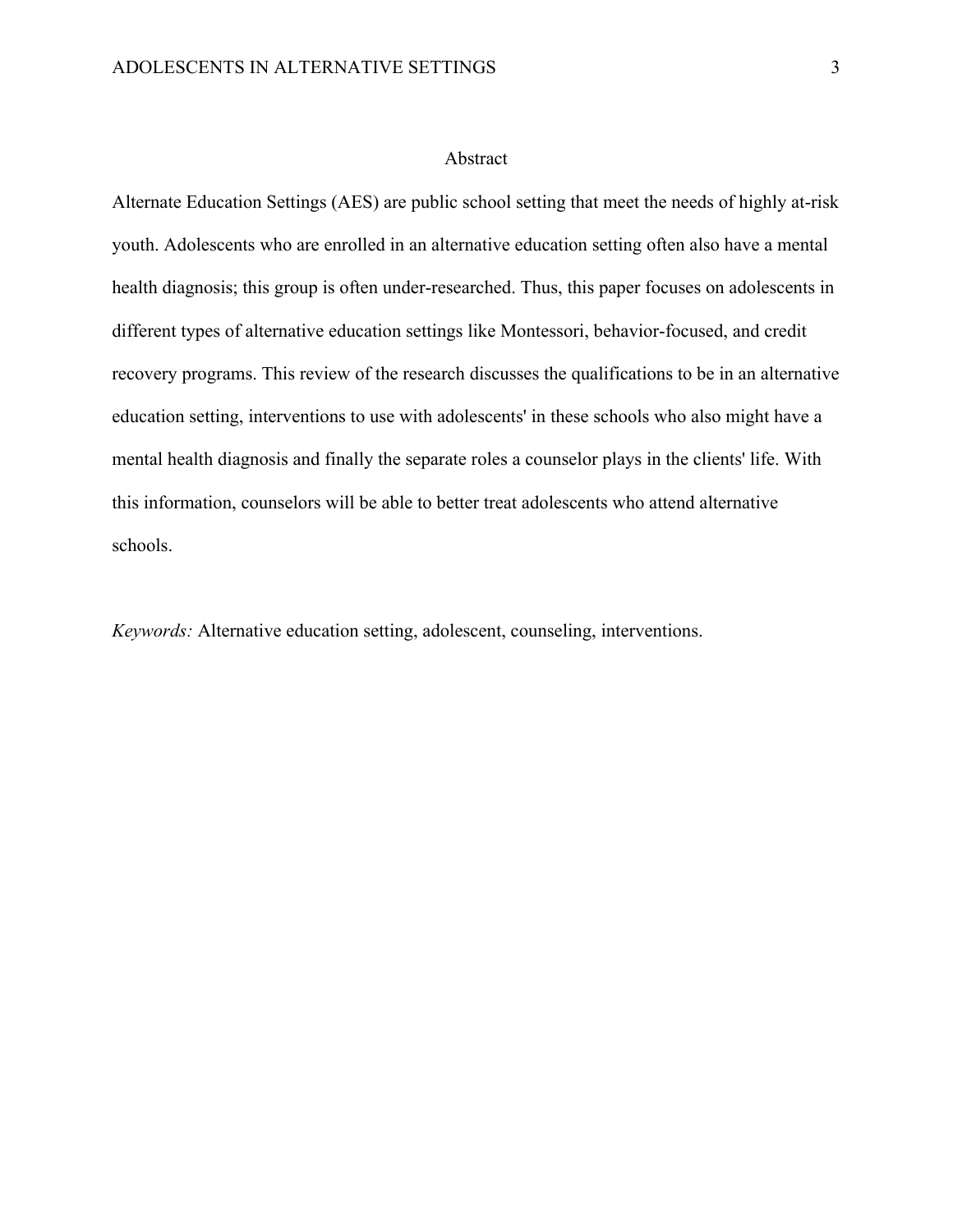# **Table of Contents**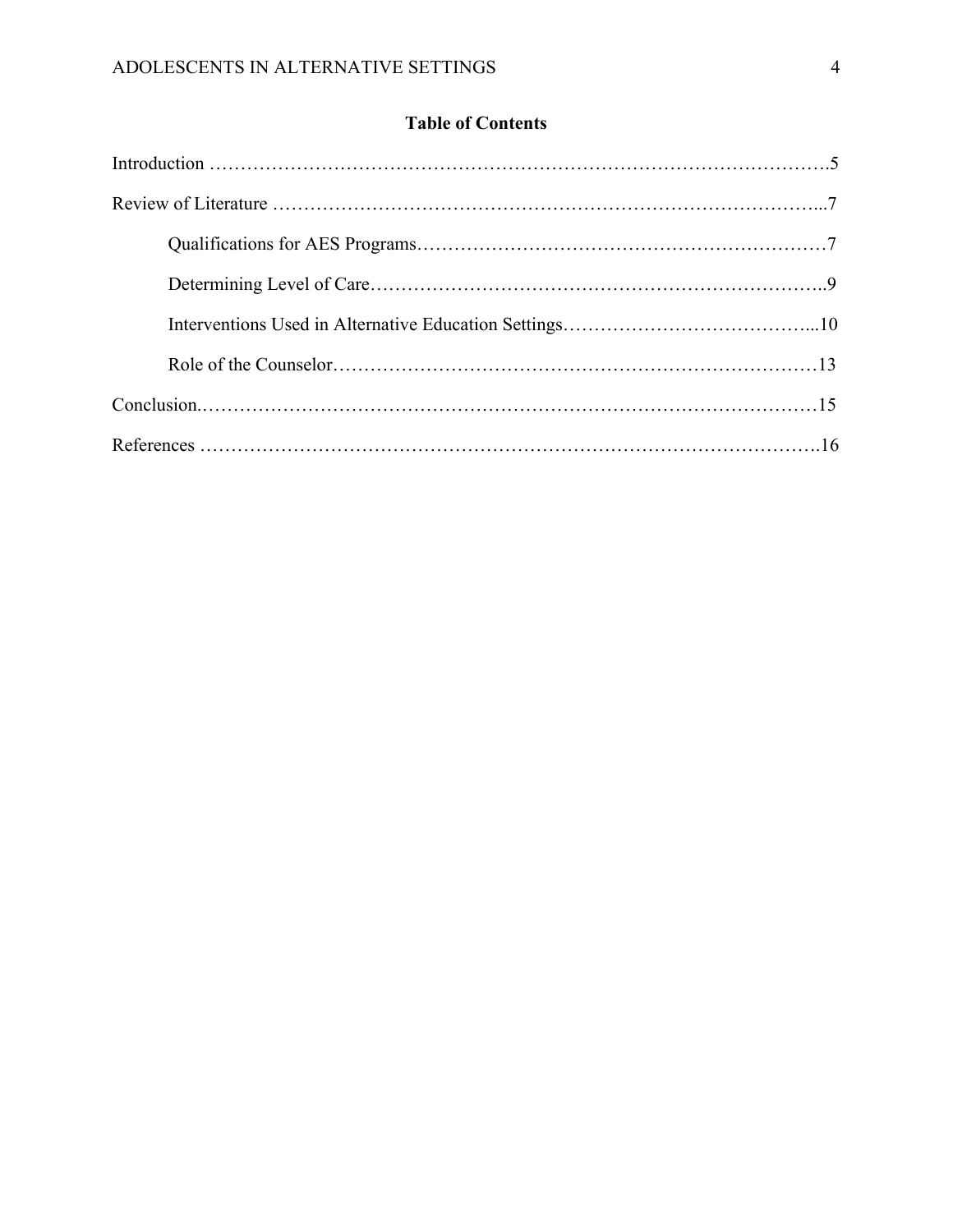#### Adolescents in Alternative Education Settings

There are various types of alternative education settings adolescents can attend while in the school system. According to an article written by Mullen and Lambie (2013), an alternative education school (AES) is, "a public school setting that addressed needs of students that typically cannot be met in a regular school, provides nontraditional education, serves as an adjunct to a regular school, or falls outside the categories of regular, special education, or vocational education" (p. 3). Students who are enrolled in an alternative school have the potential to focus more on their individualized needs that a regular K-12 school might not be able to provide due to the typically large setting. Alternative schools also often have smaller class sizes and can offer more one-on-one support in comparison. Different categories of alternative education schools identified by Mullen and Lambie (2013) include; popular innovations which are "choice schools designed to challenge students to do better;" last chance programs which are programs that become "mandated schools prior to expelling students from the school system completely;" and remedial programs which are "remediation schools for students who need specialized assistance." (p. 5). Additionally, alternative schools do also exist for gifted students as well as students with more diverse needs when compared to the typical adolescent population.

These clients are often enrolled in an alternative education setting rather a traditional school due to emotional-behavioral problems, academic issues like falling behind in credits, or even due to advanced academic abilities. Specifically, in a study completed by Perzigian, Afacan, Justin, and Wilkerson (2017), researchers identified specific characteristics of adolescents who attend alternative schools. They found that within the Montessori-type schools, 50.7% of the students were female, and 49.3% were male, 59.9% of the students were African American students, 6.1% Asian, 0% Hawaiian Islander, 20.4% Hispanic, .6% Native American,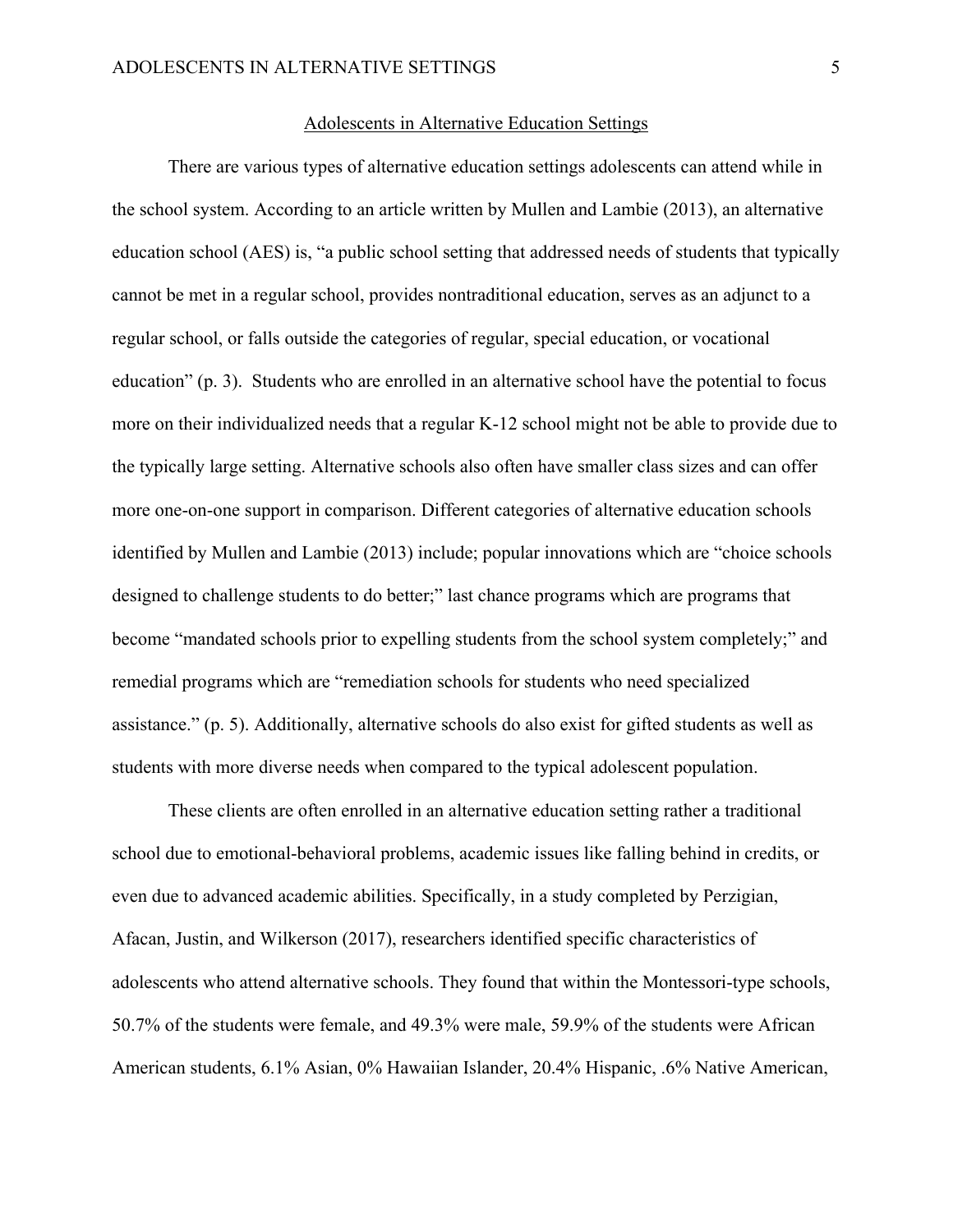and 13% of the students were white. Within the Montessori school students, 76.9% were in the Free and Reduced lunch program, and 21.2% of the students were considered to have a special education status; within this statistic, 14.9% of the students had an intellectual disability, 29.5% had a specific learning disability, and 8.4% had an emotional behavioral disability. Within the Behavior-focused schools, 29.1% of the students were female, and 70.9% were male, 81.2% of the students were African American students, .6% Asian, 0% Hawaiian Islander, 9.7% Hispanic, 1.2% Native American, and 1.2% of the students were white. In the Behavioral-focused school, 66.1% of students were in the Free and Reduced lunch program, and 57% of the students were considered to have a special education status, within this statistic, 10.6% of the students had an intellectual disability, 14.9% had a specific learning disability, and 27.7% had an emotional behavioral disability.

Within the last group of alternative schools, Academic remediation schools, the researchers found that 48.7% of the students were female, and 51.3% were male, 87% of the students were African American students, .9% Asian, 0% Hawaiian Islander, 7.3% Hispanic, .5% Native American, and 4.3% of the students were white. Of the Academic remediation school students, 80.6% were in the Free and Reduced lunch program, and 19.7% of the students were considered to have a special education status, within this statistic, 5% of the students had an intellectual disability, 30.5% had a specific learning disability, and 13.7% had an emotional behavior disability (Perzigian, et, al. p. 684-685). While the research is able to show the various types of students who attend alternative schools, there is still limited research available on how to help these students with their mental health diagnosis. The purpose of this project is to determine the different types of treatment options that can be used with students who are enrolled in an alternative education setting and also have a mental health diagnosis.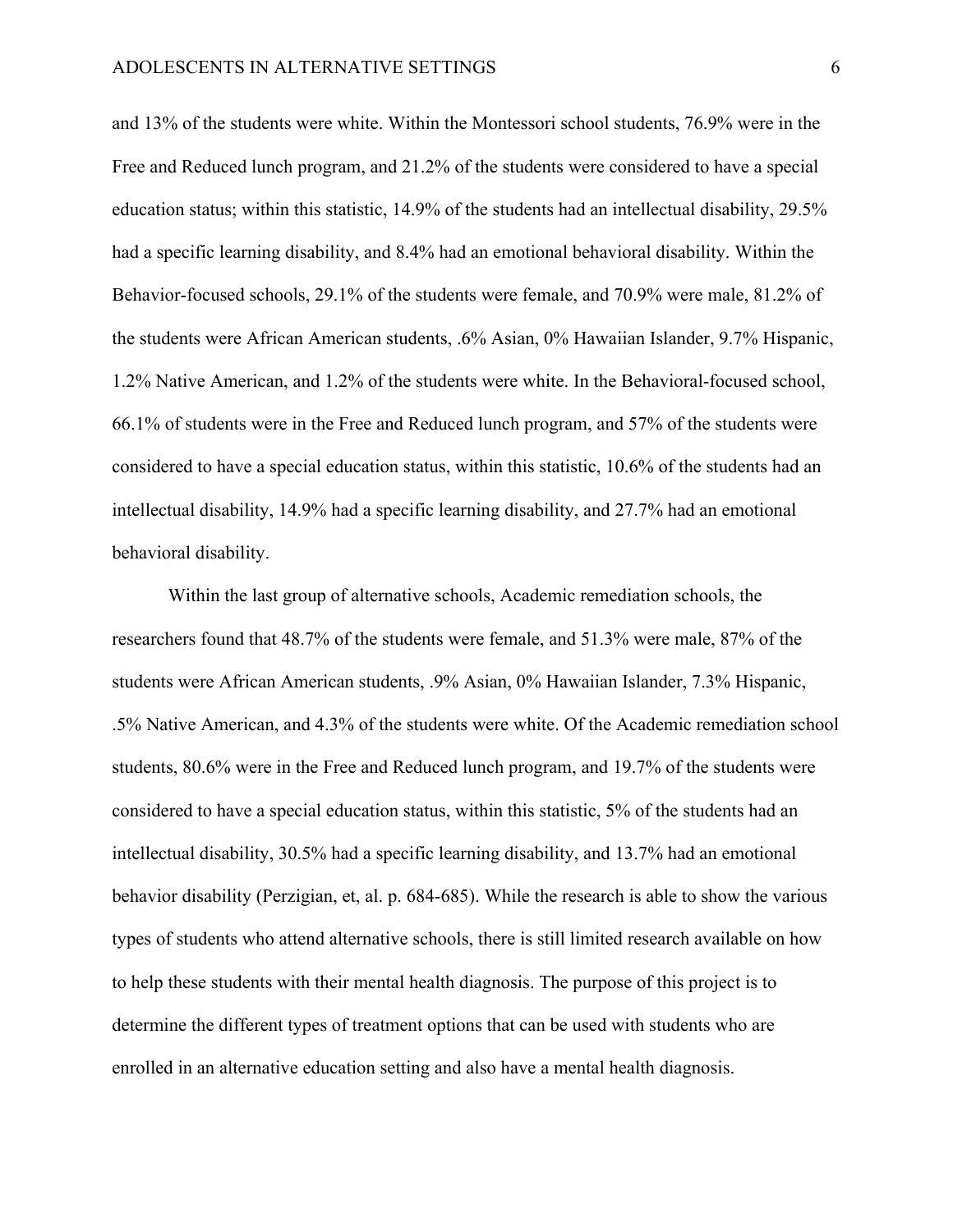#### **Review of Literature**

#### **Qualifications for AES programs**

Adolescents who often attend an alternative school will typically have certain characteristics or qualifications about themselves that will qualify the student to be enrolled in an alternative education program which is commonly referred to as an alternative learning center (ALC). In the study mentioned above by Perzigian et, al. (2017) the researchers identified the number of students who attended an alternative school setting (Montessori, Behavior-Focused, or Academic Remediation) in an urban area as 60% of the school district. The information collected on students who attended an alternative school included their gender, ethnicity, socioeconomic status, free or reduced lunch status, and special education status. Overall, a majority of the students in the alternative schools were non-white, received free or reduced lunch, and had a special education status (p. 684-685)

**Individualized Education Plan.** The first qualification an adolescent might have would be an Individual Education Plan (IEP). Within an article by Mullen and Lambie (2013), they note that students who require an IEP often bring this plan from their traditional school setting to the alternative school setting. Once brought to the alternative school, the plan is often modified to fit the new setting. Unfortunately, "38% of states reported they discouraged students with IEPs attendance in AESs (alternative education setting)" (p. 12). An IEP is typically developed by the teachers who have worked with the youth throughout their schooling career, and it creates a plan for the student to follow that is specialized to their specific needs. According to the Individual with Disabilities Education Act (IDEA), states and public agencies must provide "free appropriate public education to eligible children with disabilities throughout the nation and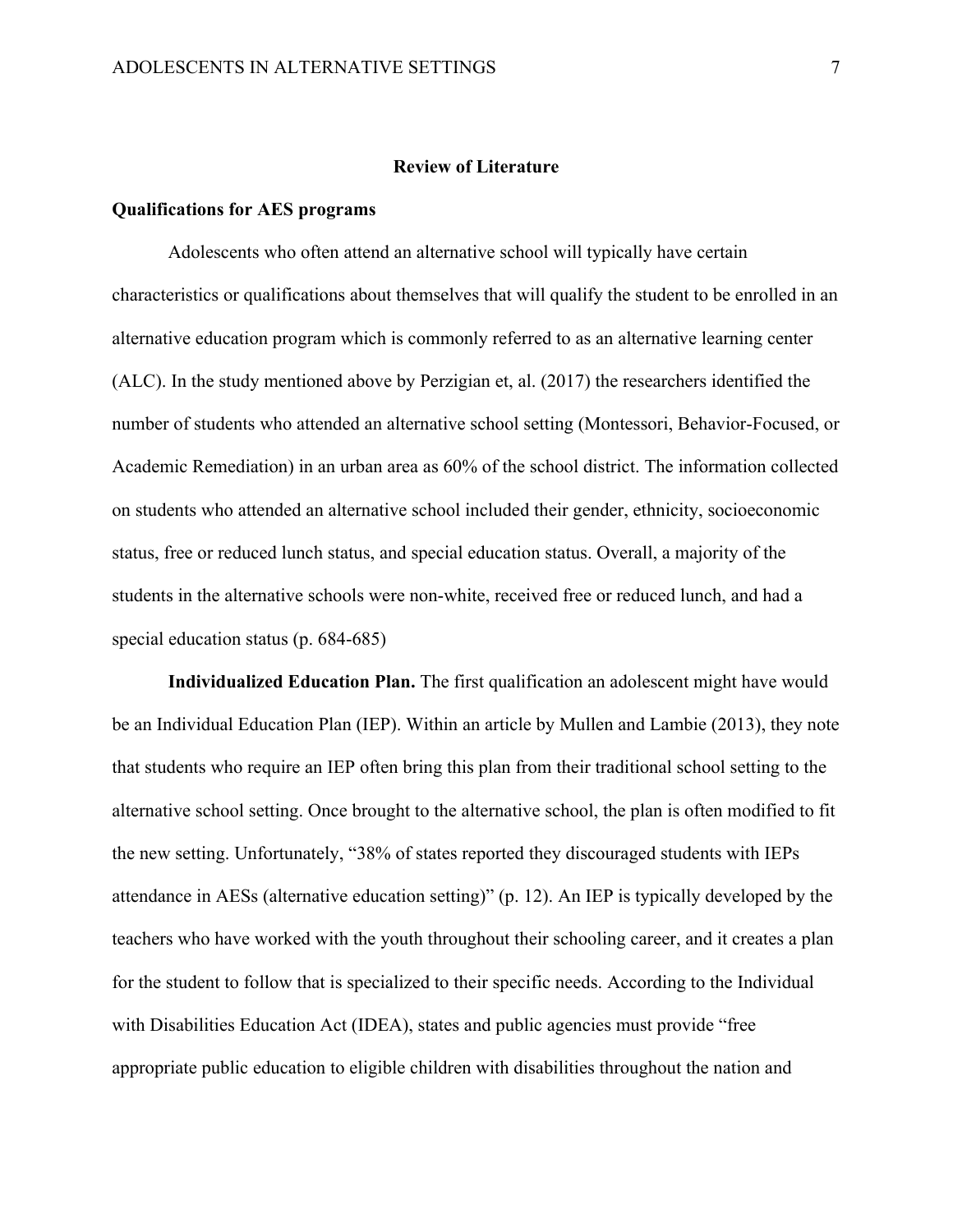ensures special education and related services to those children" (n.d.) A common reason that an adolescent would need an IEP is for behavioral or mental health needs. Adolescents who have an IEP for a behavioral need also commonly have co-occurring problems in their lives other than academic needs. Mullen and Lambie (2013) identify some of these needs as, substance use and abuse, mental health concerns, physical, sexual, or emotional abuse, educational disabilities, family relational problems, violence, defiance towards authority, and breaking societal and cultural norms (p. 7-9).

**Juvenile Delinquency.** Juvenile delinquency is typically defined as the constant committing of criminal acts by a minor (n.d.). A person would be considered a delinquent if they commit crimes such as not going to school, staying out past curfew, underage drinking and/or smoking, vandalism, stealing, etc. In an article written by Mallett (2016), he discusses the rising issues surrounding students who are deemed as "delinquents" based on some of the behaviors discussed above. In his article, Mallett specifically discusses a way to move away from the zerotolerance policies the mainstream schools have come to adapt over recent years. He suggests a multitude of different substitute frameworks, however, one in specific is called, Schoolwide Positive Behavior Interventions and Supports (SWBPIS). Mallett states this framework is made up of a three-tiered approach to the classroom and school, the first addressing "basic" school issues, the second focusing more so on at-risk students and the third focusing on students with more serious behavior problems and offers highly individualized supports (2013, p. 299-300). Mallett continues on to say,

"This comprehensive and proactive approach assumes that actively teaching these expectations changes students' behaviors, while requiring the school personnel to define and teach a set of positive expectations for students, acknowledge and reward the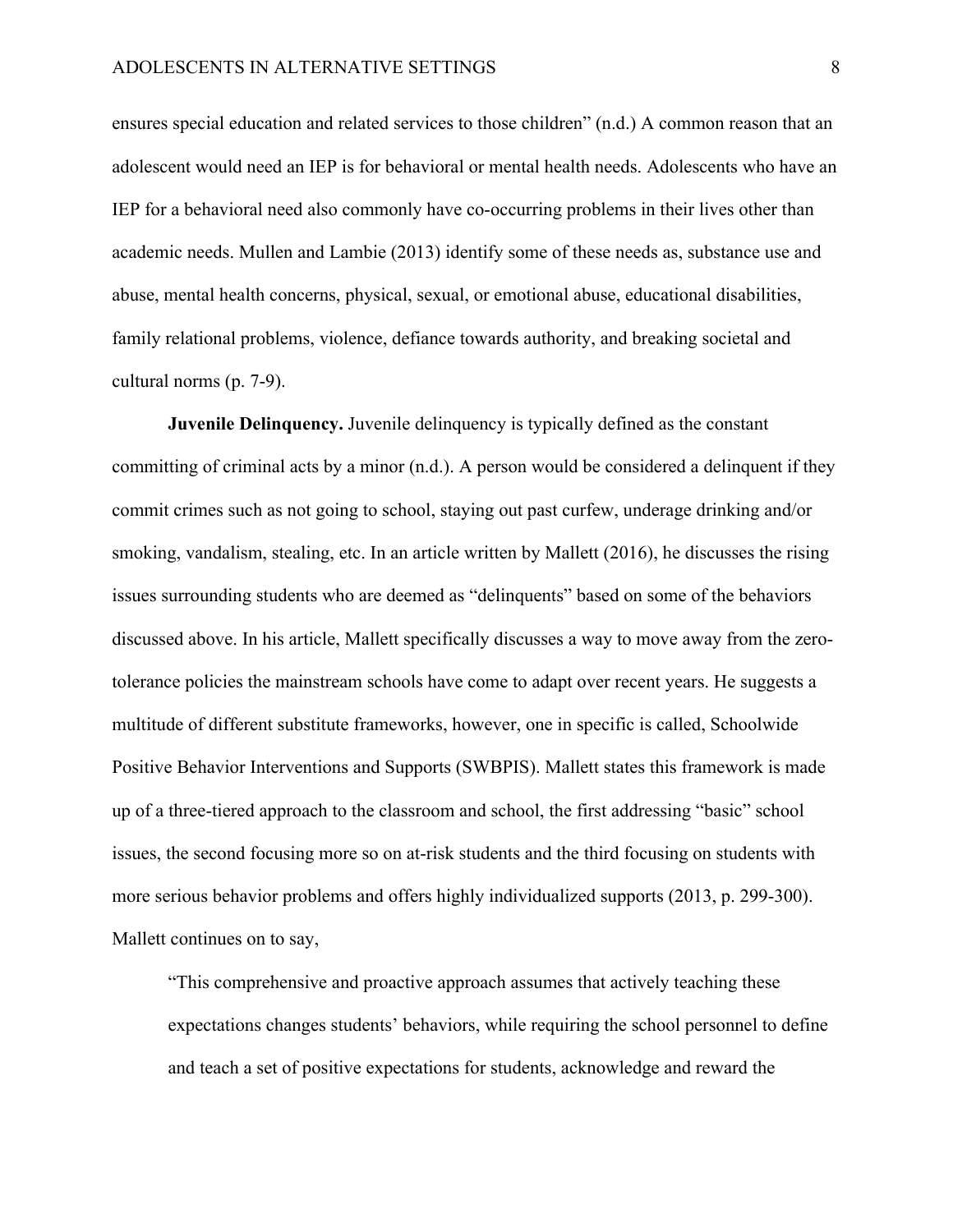behaviors, systematically supervise students throughout the day, and implement a fair and consistent continuum of corrective consequences" (p. 300).

By effectively implementing these types of frameworks, school staff from all types of school settings would be able to put more focus on adolescents who have mental health, delinquency, familial, or academic issues.

#### **Determining Level of Care**

Regardless if a student is referred to an AES because of an IEP or a juvenile delinquent history, the level of care needed for the student must be determined. Specifically, when an adolescent begins to present with mental health symptoms there is a standardized measurement, called the Child and Adolescent Service Intensity Instrument (CASII) that is able to determine the level of care needed based on the judgments of a clinician. According to the American Academy of Child and Adolescent Psychiatry (AACAP) (2001), the CASII "takes into consideration developmental disorders such as mental retardation, autism, and delinquency, and to consider the contributions of the child/adolescent as well as the parent and family" (p. 3). The CASII measures on multiple scales including; risk of harm, functional status, co-morbidity, recovery environment, resiliency and treatment history, and acceptance and engagement for both the child/adolescent and the parent/caregiver (p. 5-6). Once the test is scored the child/adolescents needs will be placed within 6 different levels of care ranging from basic services to secure, 24 hour, medically managed services. AACAP defines each level of care in the CASII as the following; Basic Services (Level 0), Recovery Maintenance and Health Management (Level 1), Outpatient Services (Level 2), Intensive Outpatient Services (Level 3), Intensive Integrated Service Without 24-Hour Medical Monitoring (Level 4), Non-Secure, 24- Hour, Medically Monitored Services (Level 5), and Secure, 24-Hours, Medically Managed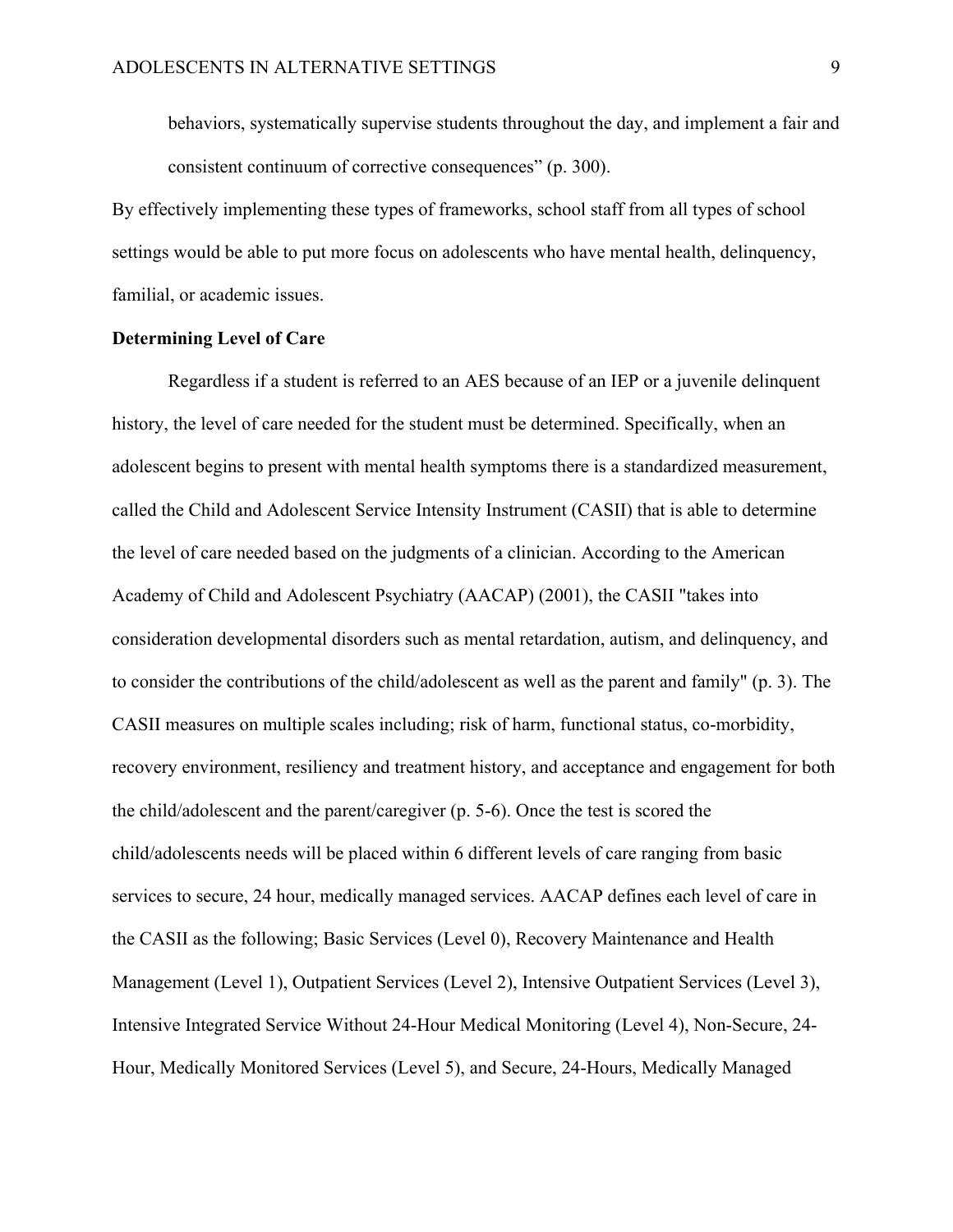Services (Level 6) (2001, p. 6-7). Working with adolescents who have been identified as having any of the needs on levels 1-6 requires special attention to what types of interventions the counselor is using with each client. Specifically, counselors will typically work with clients who have been identified as having needs on levels 2-6 when referring to the CASII.

#### **Interventions Used in Alternative Education Settings**

**Cognitive-Behavioral Therapy.** One of the more popular types of therapy that are used with adolescents focuses on their thoughts and their actions, this is commonly called CBT or Cognitive-Behavioral Therapy. In an article written by Smith and Thomson (2014), they discuss different theoretical perspectives that are often seen within an alternative education school. The first they discuss is that of behaviorism; the authors highlight that behaviorists have the perspective that learning involves a behavior change and how behaviors also put an emphasis on reinforcement the students would receive for their accomplishments (p. 116). This idea combined with the cognitive perspective, which Smith and Thomson describe as "humans control their own learning" and putting the power back into the hands of the students in alternative education settings (p. 117) creates the cognitive-behavioral perspective that can also be used in therapy sessions with these types of clients. Additional types of research-based interventions include; Dialectical Behavior Therapy, and the Motivational Interviewing Theory or the Motivational Perspective to counseling.

**Dialectical Behavior Therapy (DBT).** Smith and Thomson (2014) discuss the motivational perspective for this population as well. They identify that motivation may also need to be addressed in alternative education settings; program staff should consider focusing on the idea that, "at-risk students seem to lack intrinsic motivation; hence, the reason external motivating factors such as a reward system and the use of reinforcement are such a crucial part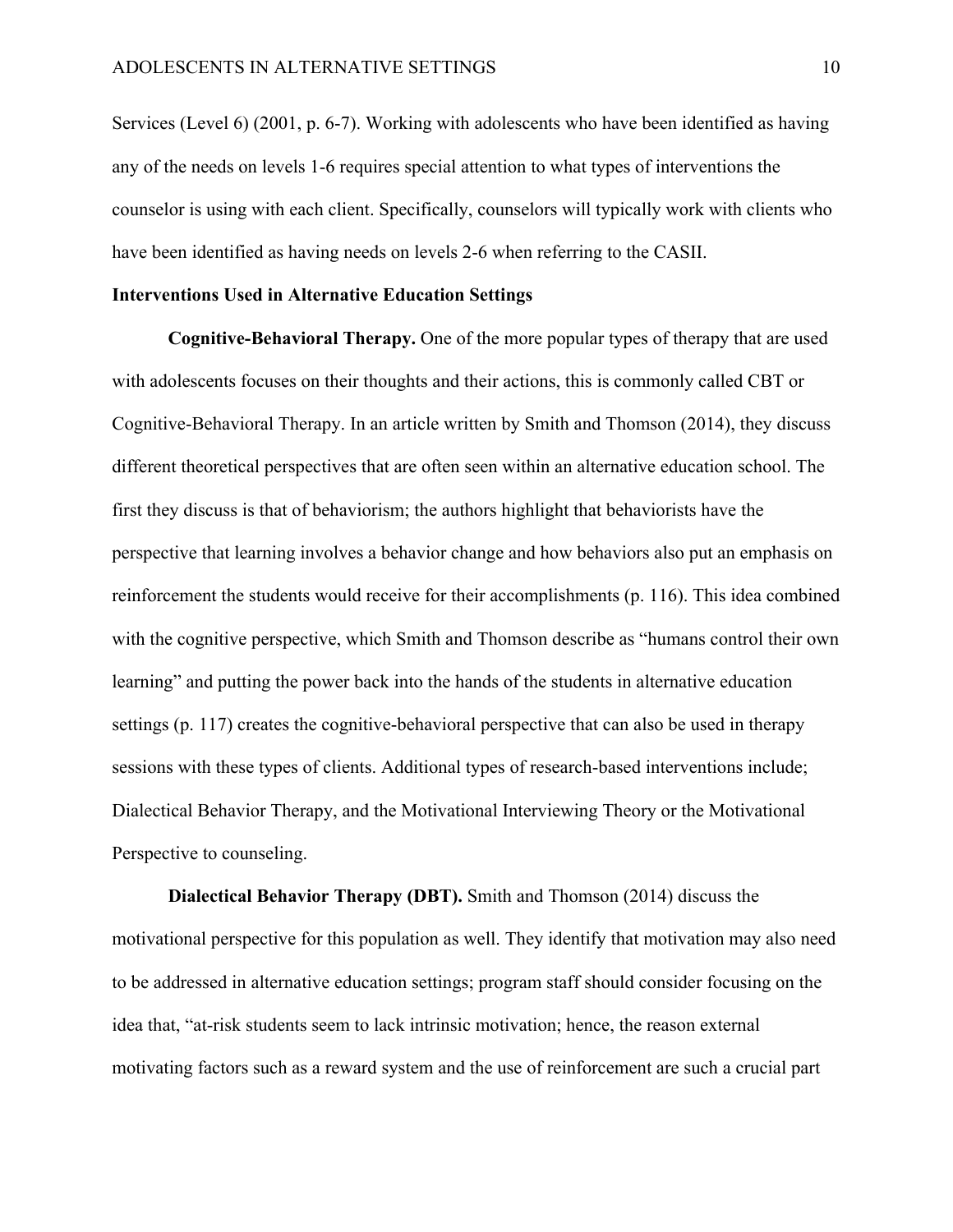of successful alternative programmes" (p. 118). An additional type of therapy that has been shown to work well when used with adolescents in an alternative education program is Dialectical Behavior Therapy (DBT). In a study completed by Ricard, Lerma and Heard (2013), they describe DBT as a "structured, time-limited, cognitive behavioral treatment approach which emphasizes the ability to effectively manage intense and conflicting emotions and truths" (p. 287). In their study, the researchers focused on adolescents who have been sent to the alternative school due to disciplinary issues from the mainstream environment; they found that when DBT was used the students and their parents reported a "significant reduction in overall distress when compared to a matched sample of students not receiving the intervention….the approach helped students experience an increased self-awareness in ways that seemed to improve their (and their parents') reports of school functioning" (p. 301). Once a counselor is able to determine the best treatment intervention to use with their clients, they will next have to identify the role they will play in the adolescents' treatment with their alternative school setting.

**Motivational Interviewing.** Another major problem that arises with students in alternative education settings is finding ways to keep them motivated within the school setting as well as to keep them motivated to keep going to school. An article by Gutierrez, Foxx, and Kondili (2018) defines Motivational interviewing as a "client-centered, non-judgmental approach to individual or group counseling for the purposes of exploring and resolving ambivalence and increasing motivation to change" (p. 6). This type of intervention will work well with adolescents who are unsure if they are able to continue their education. Often, adolescents from alternative schools lack the motivation to continue their education or even complete credits they are behind on due to the non-traditional style of the school. In the study, Gutierrez, et, al. used motivational interviewing in an 8-week group of adolescents who attended an alternative high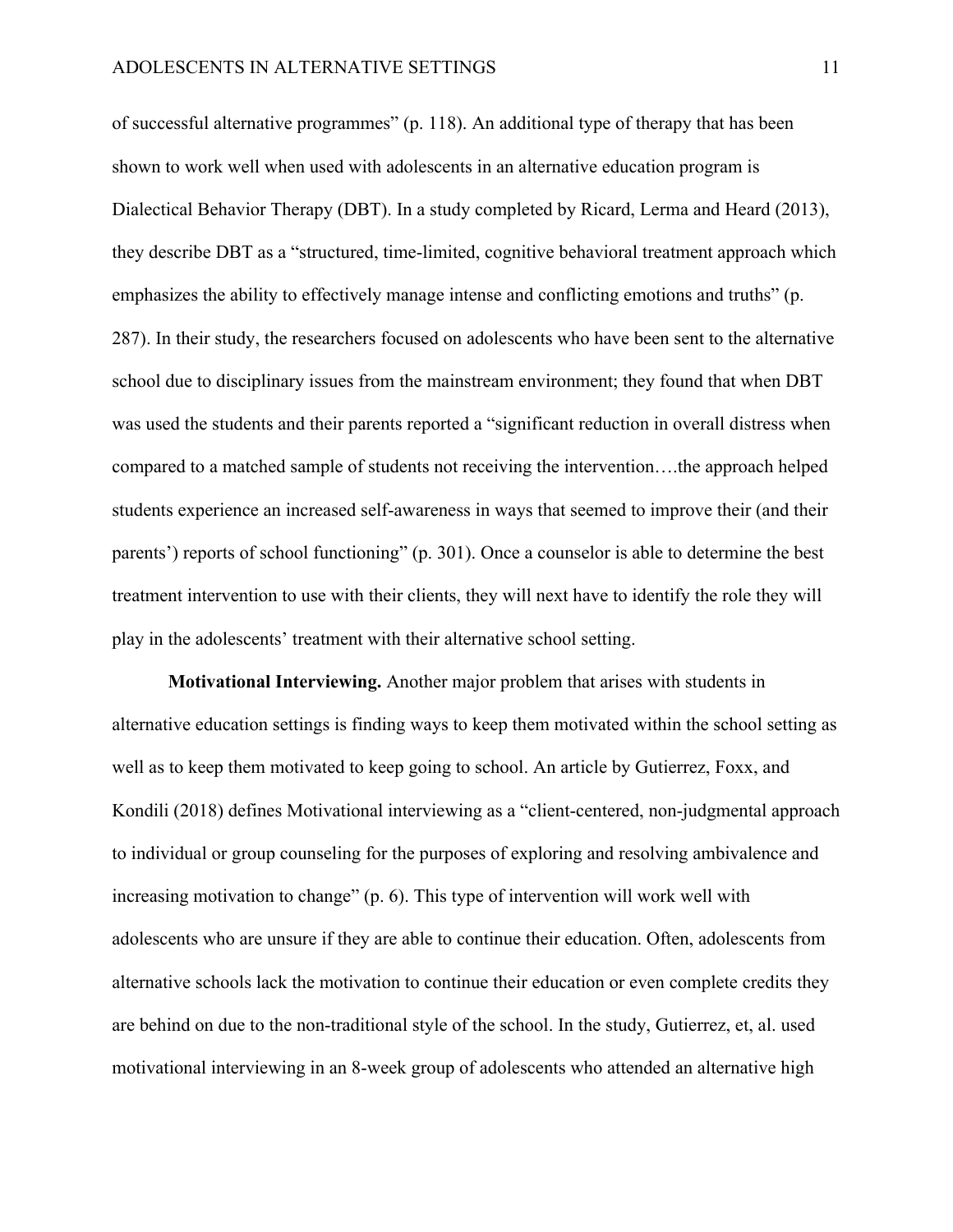school. In the group, the researchers used motivational interviewing techniques such as, increasing change talk, goal-setting, empowerment and preparing for success. The researchers found that those who participated in the 8-week group showed an increased interest in attending post-secondary schooling and that the use of motivational interviewing has an impact on extrinsic motivation over time (p. 14-15). This suggests that when working with adolescents in an alternative education setting it may be best practice to use a group setting when working on mental health as well as educational needs that may arise.

**Mindfulness-Based Practices.** An intervention that is beginning to become more popular within the school and counseling setting is that of Mindfulness. "Kabat-Zinn (2003) described mindfulness as 'the awareness that emerges through paying attention on purpose, in the present moment, and nonjudgmentally to the unfolding of experiences moment by moment'" (Wisner & Starzec, 2016, p. 246). Essentially, the act of being mindful works towards selfacceptance and finding a different way to regulate your present emotions and/or behaviors. In a study completed by Wisner and Starzec, they used a mindfulness-based skills program with adolescents who attended an alternative education school. Previous research has proven that the use of mindfulness has been effective in aiding in the emotional/behavioral management for traditional school students. In this current study, the researchers discovered that when mindfulness was taught to students enrolled in an alternative school the students were able to apply the skills to their real-life and increase their abilities to work on two areas of their lives which were intrapersonal and interpersonal benefits (p. 251). Specifically, the students selfreported the mindfulness skills aided them with the management of their thought processes, emotions of anger; happiness; coping skills, sleep and stress, and building relationships with family, peers, and teachers. Of the mentioned therapeutic interventions, it seems as though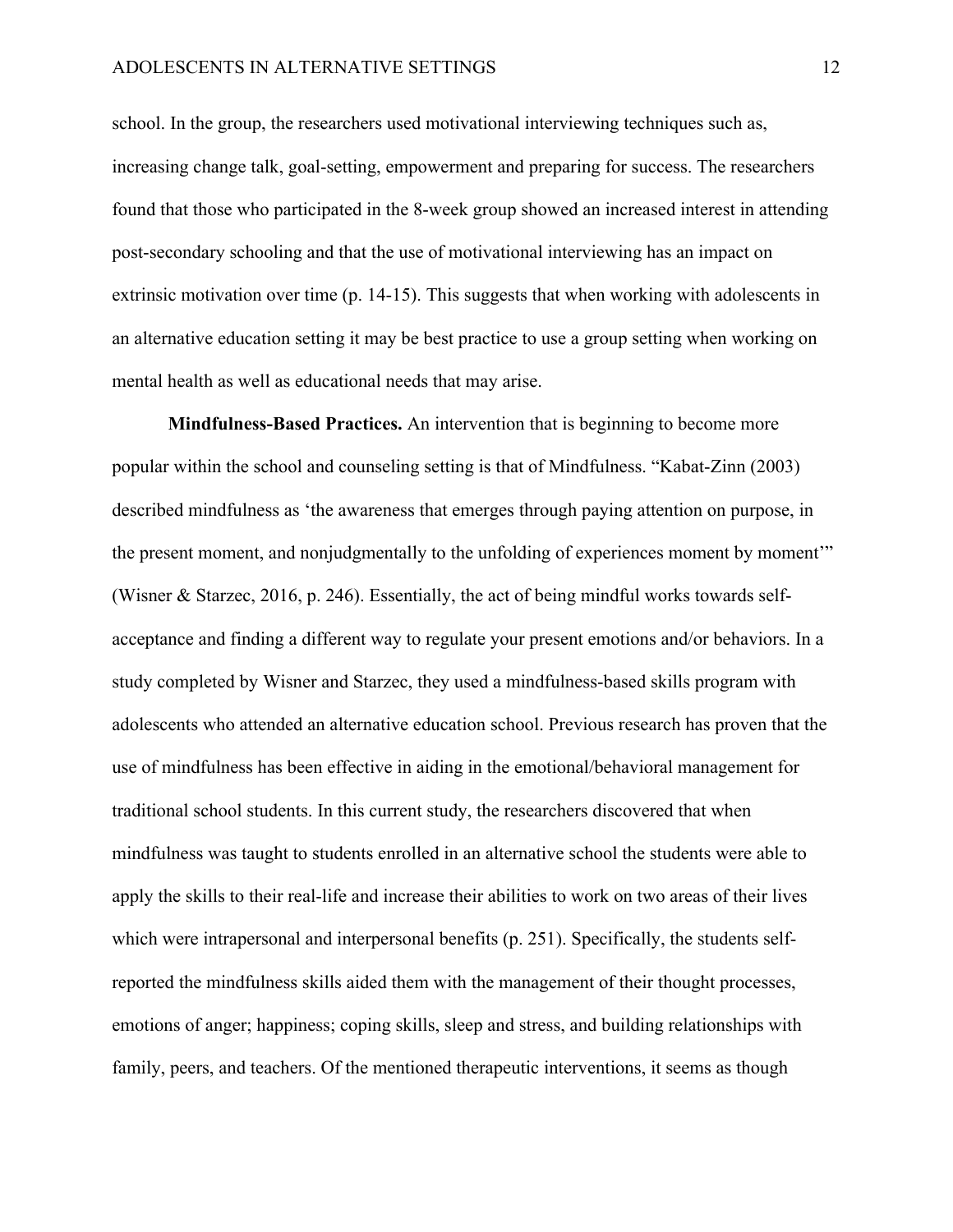mindfulness is one of the easier techniques to teach to adolescents so they are able to use it even when they are not around their counselor.

#### **Role of the Counselor**

**Role in an AES.** Although there is minimal research available on the duties and responsibilities of a clinical mental health counselor within an alternative education setting, Mullen & Lambie (2013) state the responsibilities of a school counselor in an AES. The researchers purpose a school counselor in this setting should address each students' individual, academic, and familial factors as they fit with each student. Academic factors include; appraisal of students' abilities, interests, skills, and achievement whereas familial factors often focus more on the students' relationship with their parent or guardian and their involvement in their child's education. One of the more applicable factors to both school counselors and clinical mental health counselors is the students' individual factors. These factors consist of substance use and abuse, and mental health needs that cannot be addressed within the school setting (p. 14-15). In the case of referring a student to additional services, Mullen & Lambie suggest using wraparound service which is defined as "a collaborative team approach to supporting students' needs in school home, and community" (p. 16). These services incorporate multiple resources for the student to use in regards to mental health services, medical services, and financial assistance.

**Collaborative Efforts.** When beginning to work with a new client it is important for the counselor to effectively communicate with all members of the client's treatment team for coordination of care. This task becomes especially difficult when the client is a child or adolescent who will often have different types of providers and supports including but not limited to, school-based student support services (e.g., school counselors, school social workers, occupational therapists), caseworkers, physicians, psychiatrists, and parents or guardians. A very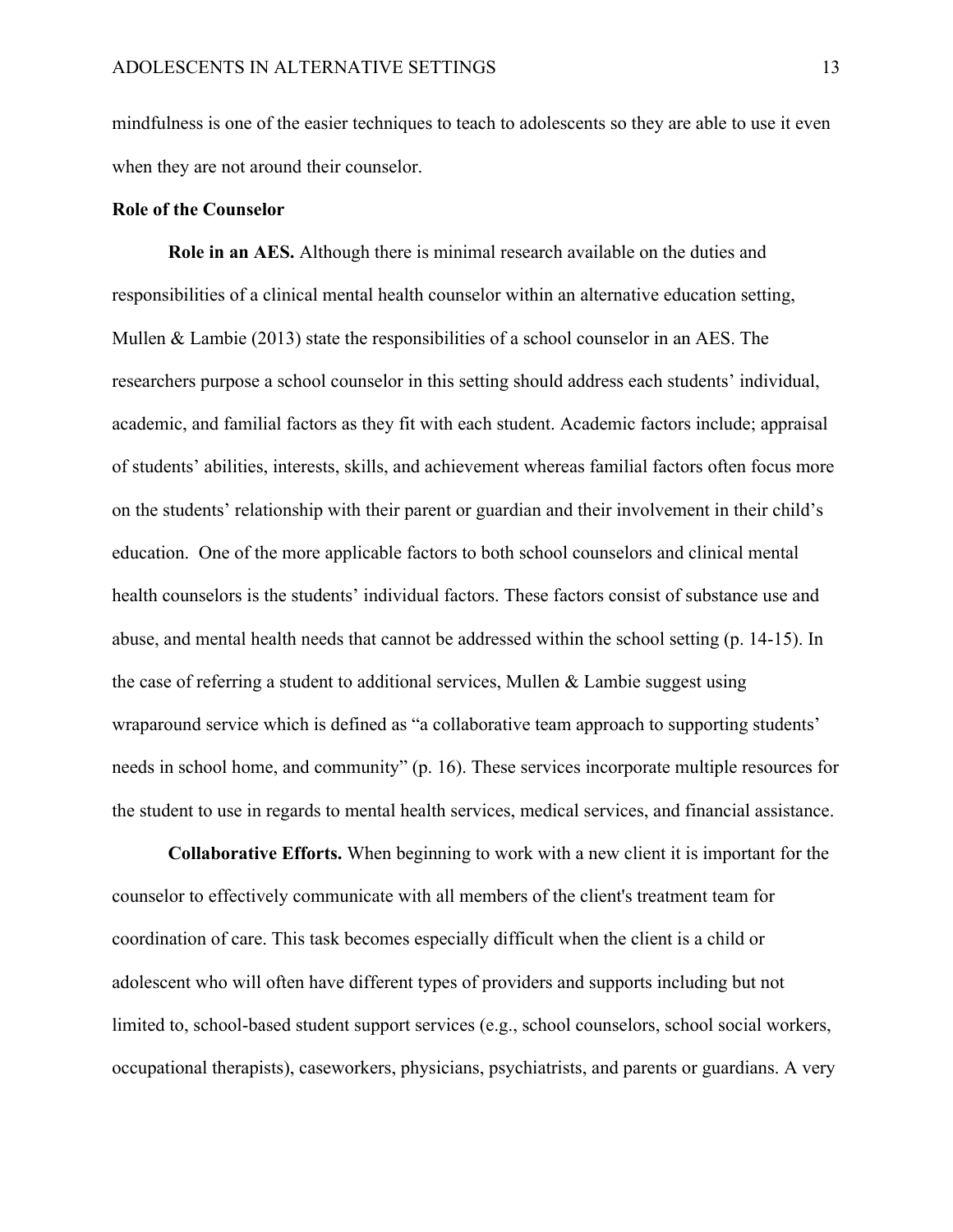important aspect to begin with when attempting to establish care to a new client is the therapeutic relationship between the counselor and the client.

In a study completed by McLeod, Jensen-Doss, Tully, Southam-Gerow, Weisz, and Kendall (2016), they looked into how different treatment settings affect the therapeutic alliance when working with adolescent clients. Their study compared whether or not the alliance was stronger in research or community-based settings as well as what types of treatments were proven to be the most effective in establishing a therapeutic alliance. They ultimately found that "the observer-rated and youth-rated alliance was significantly higher for youth who received ICBT in a research setting than for youth who received either ICBT or UC in practice settings" (p. 459). Thus, the therapeutic alliance is easily built when the counselor is using cognitivebehavioral therapy as an intervention combined with a research-based setting which for the purposes of this study is defined as a "specialty university-based research clinic for the treatment of youth anxiety disorders" (McLeod, et al., p. 455).

Lastly, as a counselor begins to establish their role within a client's treatment team, it is essential to remember the mental health needs of children and adolescents are ever changing. In an editorial by Child and Adolescent Mental Health, the author notes,

"Worldwide there is evidence that up to one-fifth of children are experiencing problems including neuropsychiatric conditions, with WHO noting that such children 'face major challenges with stigma, isolation and discrimination, as well as lack of access to health care and education facilities, in violation of their fundamental human rights'" (2016, p. 181).

It is here, within the changes in mental health, that a counselor needs to begin to assist their client in filling in the gaps that they have in regards to their mental health needs.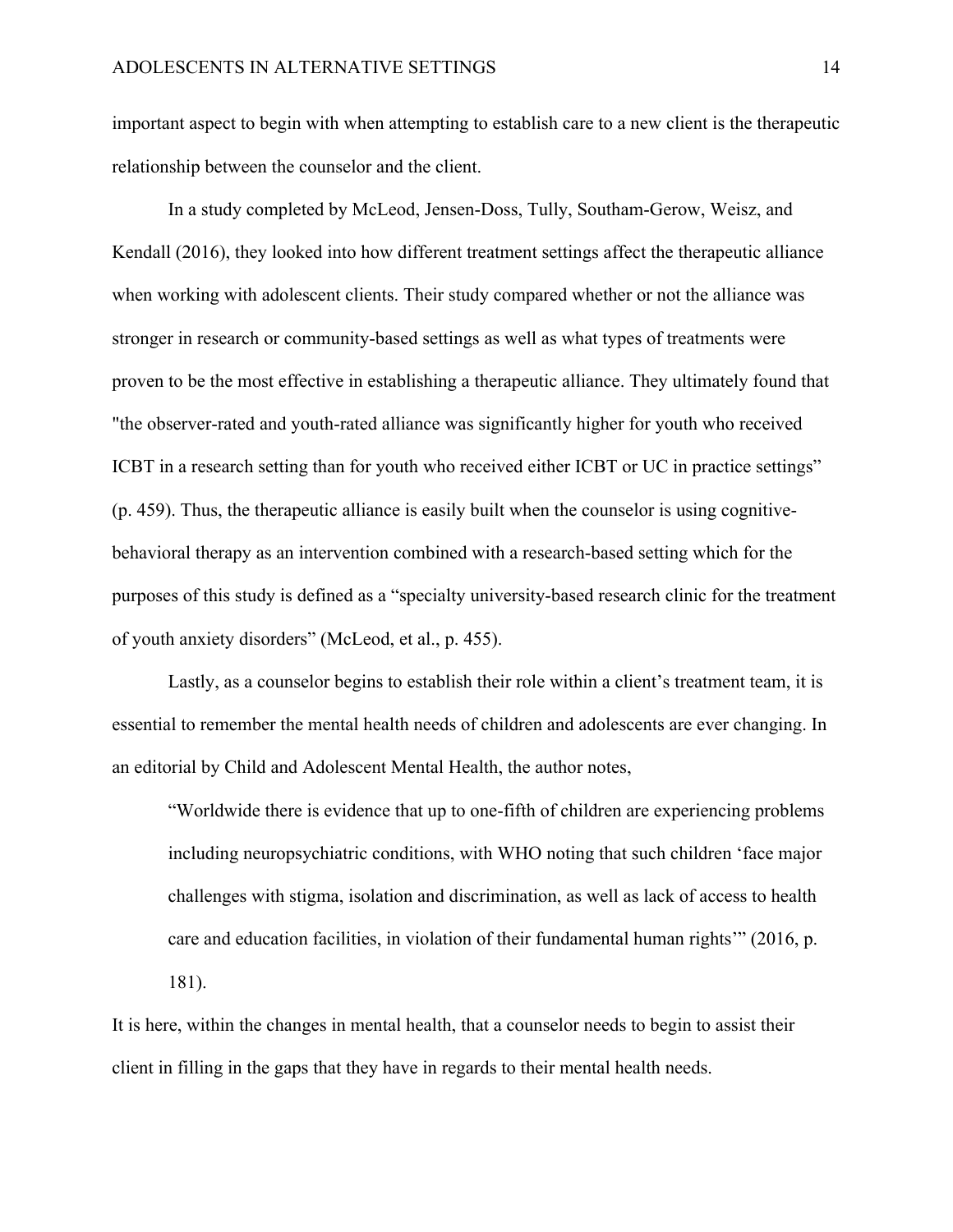### **Conclusion**

The main focus of this paper was to identify the various types of alternative education settings that are available for students who may not "fit" in the traditional school setting. Throughout the paper the potential qualifications students may need to be admitted into an alternative education school were discussed. Additionally, interventions to use with these types of clients were identified as cognitive-behavioral therapy, dialectical behavior therapy, motivational interviewing, and mindfulness-based practices as well as the role the counselor has in the treatment of adolescents who attend alternative schools.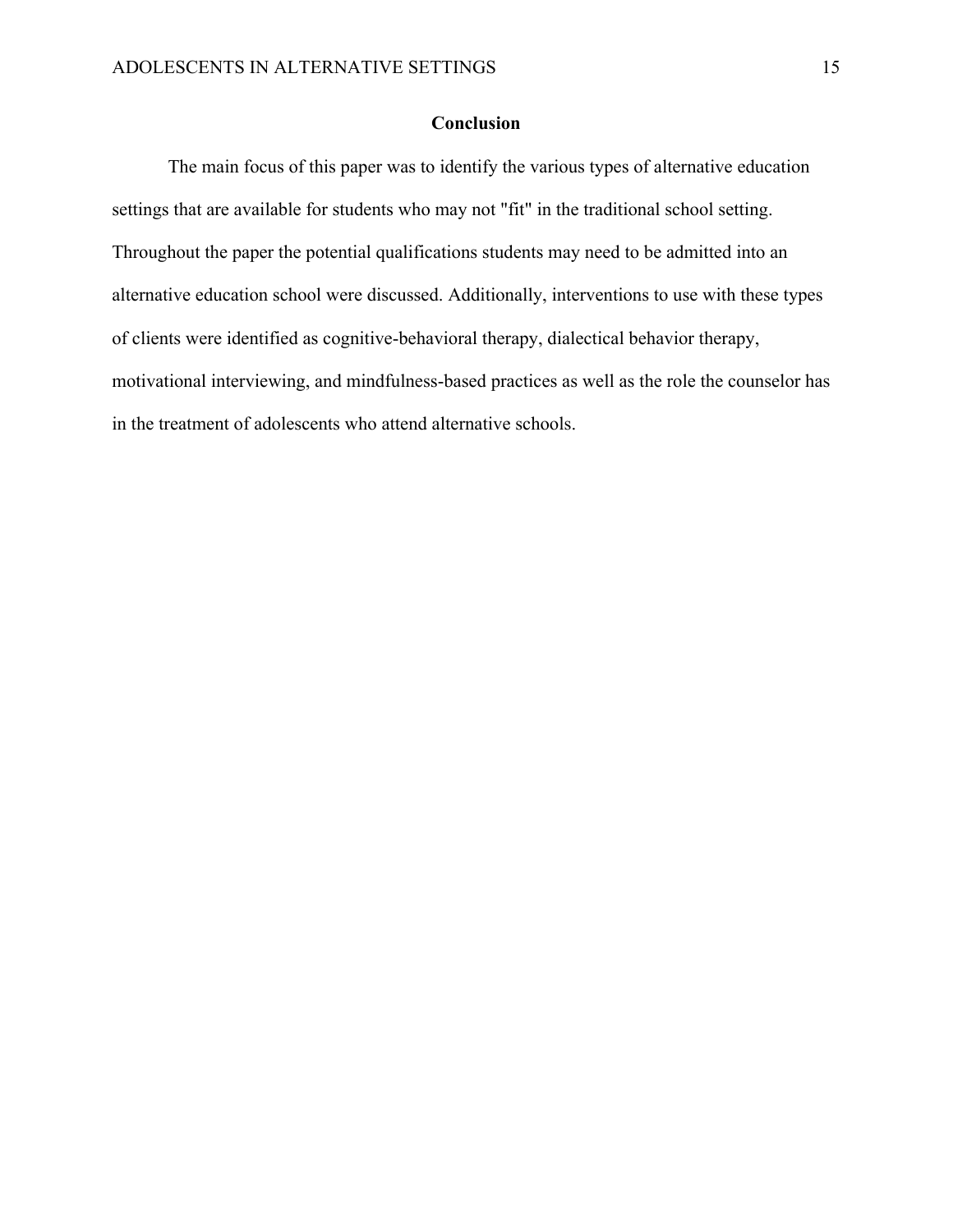#### **References**

About IDEA. (n.d.). Retrieved March 16, 2019, from https://sites.ed.gov/idea/about-idea/

American Academy of Child and Adolescent Psychiatry. (2001, June). CASII. Retrieved January, 2019, from

http://www.aacap.org/app\_themes/aacap/docs/member\_resources/practice\_information/c asii/casii\_infor\_and\_data.pdf

- Barlow, J. (2016). Editorial: CAMH—Meeting the changing mental health needs of children in the 21st century. *Child and Adolescent Mental Health*, *21*(4), 181–182. https://doi.org/10.1111/camh.12191
- Gutierrez, D., Foxx, S. P., & Kondili, E. (2018). Investigating the effectiveness of a motivational interviewing group on academic motivation. *Journal of School Counseling*, *16*(14). Retrieved from https://eric.ed.gov/?id=EJ1185874
- Mallett, C. A. (2016). The school-to-prison pipeline: From school punishment to rehabilitative inclusion. *Preventing School Failure*, *60*(4), 296–304. Retrieved from http://dx.doi.org.wsuproxy.mnpals.net/10.1080/1045988X.2016.1144554
- McLeod, B. D., Jensen-Doss, A., Tully, C. B., Southam-Gerow, M. A., Weisz, J. R., & Kendall, P. C. (2016). The role of setting versus treatment type in alliance within youth therapy. *Journal of Consulting and Clinical Psychology*, *84*(5), 453–464. https://doi.org/10.1037/ccp0000081
- Mullen, P. R., & Lambie, G. W. (2013). School counseling in disciplinary alternative education programs. *Journal of School Counseling*, *11*(17), 1-33. Retrieved from https://eric.ed.gov/?id=EJ1034763